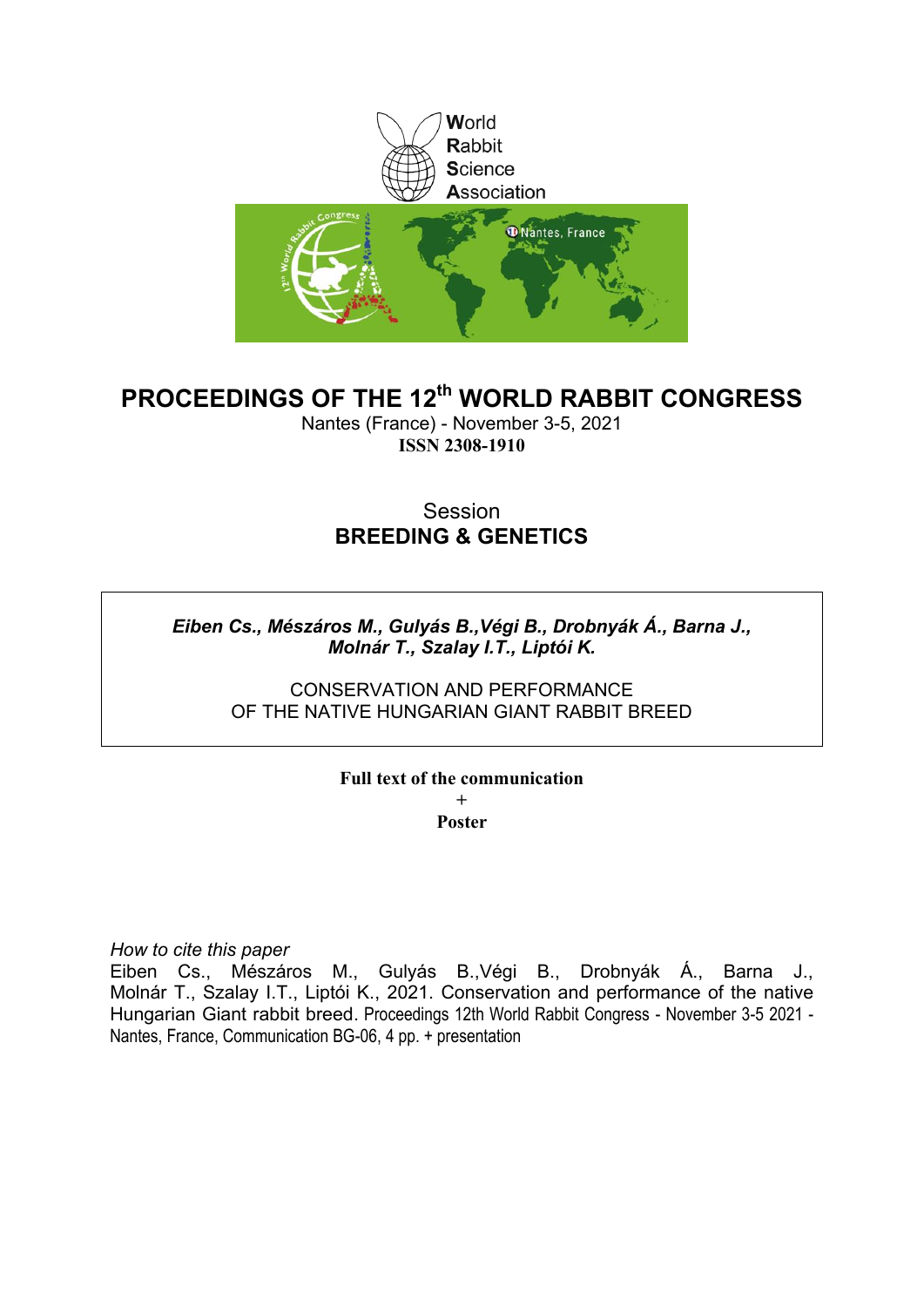# **CONSERVATION AND PERFORMANCE OF THE NATIVE HUNGARIAN GIANT RABBIT BREED**

# $\mathbf{E}$ iben Cs.<sup>1</sup>\*, Mészáros M.<sup>1</sup>, Gulyás B.<sup>1</sup>,Végi B.<sup>1</sup>, Drobnyák Á.<sup>1</sup>, Barna J.<sup>1</sup>, **Molnár T.<sup>1</sup> Szalay I.T.<sup>2</sup> , Liptói K.<sup>1</sup>**

<sup>1</sup>National Centre for Biodiversity and Gene Conservation, Isaszegi ut. 200, H-2100, Gödöllő, Hungary  $^{2}$ Association for Hungarian Farm Animal Gene Conservation, Jókai Mór str. 21. H-2100 Gödöllő, Hungary \*Corresponding author: eiben.csilla@hagk.hu

#### **ABSTRACT**

There are few reliable data on the production of purebred Hungarian Giant (HG) rabbit breed. HG is endangered based on its population size. The aim of this study was to present the reproduction and growth of the small HG nucleus population formed in Gödöllő. Kindling rate was 68% in pens and 76% in large cages with natural mating and extensive reproductive rhythm. The number of live born kits was 8.0-8.6 and the number of weaned kits was 6.7-6.9. Kit live weights between 3 and 16 week of age and growth rates between 7 and 13 wk of age were significantly affected by season  $(P<0.01)$ . The effect of sex on kit weight was never significant. In straw bedded pens the 5, 10 and 16 wk live weights were 948, 2279 and 4141 g while the 5-10 and 10-16 wk growth rates 40.0 and 44.1 g/d, respectively. In large cages the 7, 10, 13 and 16 wk live weights were 1612, 2433, 3349 and 4089 g and the 7-10 and 7-13 wk growth rates 48.0 and 45.0 g/d, respectively. Doe live weight in cages varied between 6159 and 6404 g. There are no published data on the teat number in HG rabbits. The proportion of nucleus-founder rabbit does according to 6, 7, 8, 9, 10 and 11 teat number was 8, 8, 60, 8, 12 and 4%, respectively. Information on HG does' teat number can help at fostering and improve the success of rearing. Ear length was tested in some cases that were 15.4-15.6 cm in 10-26 wk old female rabbits.

**Key words**: Hungarian Giant rabbit, reproduction, growth, season, gender

### **INTRODUCTION**

Hungarian Giant (HG) is the only native and historic rabbit breed in Hungary. It originates from a native colored population that was crossed with Flemish Giant and other giant breeds (Holdas and Szendrő, 2002). This was recently confirmed genetically (Alves *et al*, 2015). However, some breeders use intensive breeds to improve HG reproduction (Szendrő *et al*. 2015). According to recent standard the body weight of adult HG rabbits can be 5.5 to 7.5 kg. HG can be used either as pet or paternal terminal breed (Dalle Zotte *et al*., 2015).

HG belongs to endangered rabbit breeds based on population size, i.e. the number of registered breeding does (91, 159 and 179 in 2011, 2012 and 2013, respectively). Its conservation program was started in 2009 when the Hungarian Giant Rabbit-breeders' Association was founded. Some population genetic, productive, and characteristic data have been published (Bolet *et al*., 2000; Fekete *et al*., 2001; Fodor *et al*., 2001, 2003; Virág *et al*., 2002 and 2003) but the performance of pure bred HG is still less known.

Our conservation program was started in 2013 at Gödöllő by forming a small HG nucleus population that was housed in straw-bedded pens. From 2018 the rabbits are kept in big wire mesh cages with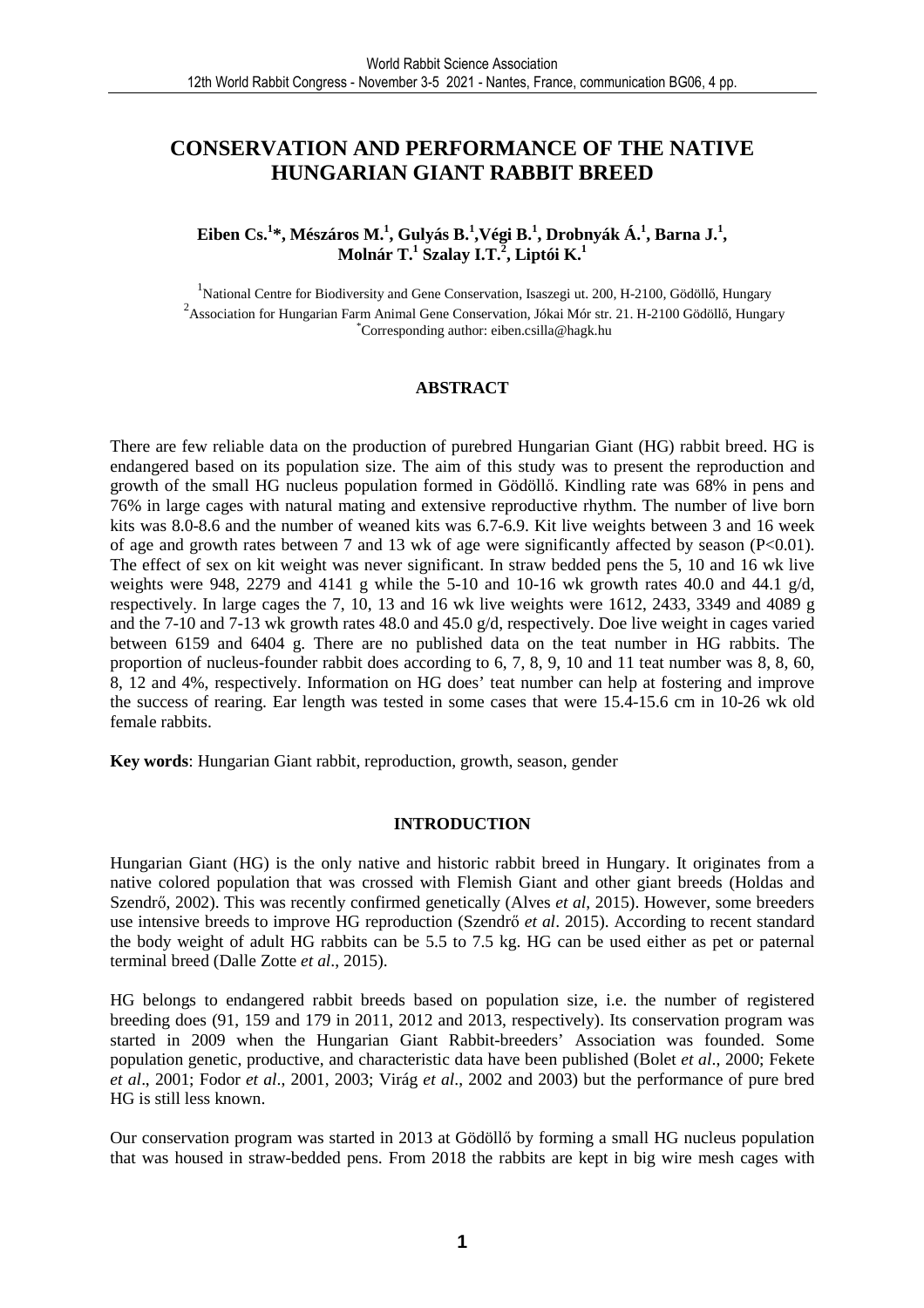plastic mat. Productive data were recorded under defined conditions with occasional DNS sampling. Frozen sperm, hair and ear tissue samples are stored for further genetic analyses.

The aim of this study was to provide some productive and morphometric data on our HG population.

## **MATERIALS AND METHODS**

### **Animals, housing and feeding**

Unrelated pedigree rabbits (12 males, 36 females) were purchased from five small scale or fancy breeders and they were allotted into four mating groups. The rabbits were placed in open-top straw bedded pens (1.5 x 2 m) equipped with plastic mat and nest-box in 2013. Because of high postnatal loss due to chilling outside the nest, the rabbits were moved to wire-mesh cages (95 x 116 x 70 cm) with plastic mat and external nest box (64 x 31 x 38 cm) in 2018. The daily lighting was 16 hr. The ambient temperature was between 20-28°C in summer and between 8-15°C in winter. Feed (9.91 MJ/kg DE, 16.5% CP, 2.3% EE, 15.8 CF), grass hay and drinking water were provided *ad libitum*.

### **Breeding**

In the next generation, the females remained in their group and the males were used in the next group. The rabbit does were naturally mated after weaning. There was no mating in summer, 2019. The kits were weaned at 5 weeks of age in 2013 and according to local practice two-week later, at 7 weeks of age in 2018 and 2019.

#### **Statistical Analysis**

The effects of season and gender on growth performance were assessed by two-way ANOVA with the use of Statgraphics 6.0 (1992) statistical software.

### **RESULTS AND DISCUSSION**

Kindling rates and the number of live born kits (Tables 1 and 3) were 8-16% and 0.9-1.7–kit higher than values reported by Virág *et al*. (2002; 2003). However, they used 42-d reproductive rhythm and AI without summer rest. Rearing ability was also better based on 5-wk litter size and kit weight (Tables 1, 2, 4 and 5) than previous results (3.4 and 820 g) found by Virág *et al*. (2003).

Kindling Litter size Litter weight, g Calculated kit weight, g Kit mortality, % rate, % total born live born reared 3 wk 5 wk 3 wk 5 wk 3 wk 5 wk 1-3 wk 1-5 wk 67.8 (19/28) 9.65 ±3.24 8.65  $+3.53$ 8.59  $+2.72$ 6.83  $±2.86$ 6.75  $+2.93$  2305  $+1059$ 6214 ±3586 328 ±59 866  $+220$ 27 (30/112) 28 (30/112)

**Table 1**: Reproductive performance of HG rabbits in 2013

The 5-10 wk growth rate in straw-littered pens (Table 2) was 5% lower than in the study of Virág *et al*. (2003) but they used wooden cages. There are few reliable data on production of HG rabbits depending on season and sex that was considered in 2018 and 2019. Calculated 7-wk kit weight, individual kit weights and growth rates were significantly (P<0.01) affected by season (Tables 4 and 5). Doe live weight at 5 wk of lactation seemed (P<0.088) to be 24% higher in autumn (6930 g) and 14% higher in winter (6338 g) than in summer (5573 g). Kits mean 14 wk live weight was higher (3883 g) than earlier reported (3189 g by Virág *et al*., 2003) and it was significantly (P<0.001) affected by season (4099, 3219, 3659 and 4555 g in spring, summer, autumn and winter, resp.) and slightly (P<0.076) by sex (male: 3789 g, female 3977 g). The 7 wk live weight of female rabbits (1612 g) in this study agrees with the report (1.7 kg) of Fekete *et al*. (2001). Fodor *et al*. (2001) observed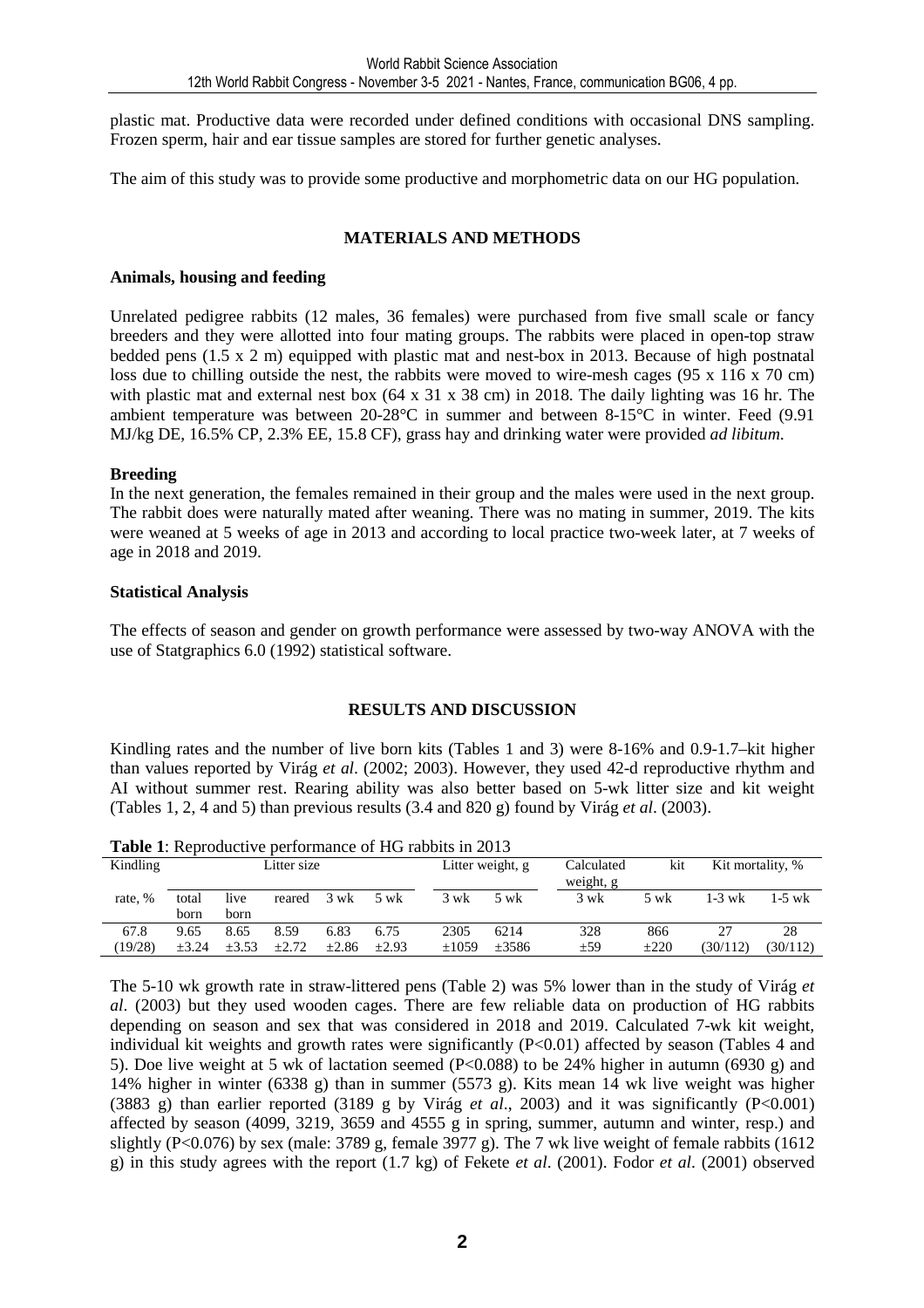similar 14 wk live weight (3.83 kg) to ours but a higher 16 wk body weight (4.28 kg), presumably due to optimal climatic and dietary conditions.

**Table 2**: Growth performance of HG rabbits in 2013

|        | Individual kit weight, g |          |          | Growth rate, $g/d$   |  |  |  |  |
|--------|--------------------------|----------|----------|----------------------|--|--|--|--|
| 5 wk   | $10$ wk                  | $16$ wk  |          | $5-10$ wk $10-16$ wk |  |  |  |  |
| $n=76$ | $n = 53$                 | $n = 53$ | $n = 53$ | $n=53$               |  |  |  |  |
| 948    | 22.79                    | 4141     | 40.0     | 44.1                 |  |  |  |  |
| $+222$ | $+302$                   | $+517$   | $+6.76$  | $+8.44$              |  |  |  |  |

#### **Table 3**: Kindling rate and litter traits of HG rabbits in 2018 to 2019

| Kindlin |              |           | Litter size |            |           |           |           | Litter weight, g |      |                               |           | Kit mortality, % |          |
|---------|--------------|-----------|-------------|------------|-----------|-----------|-----------|------------------|------|-------------------------------|-----------|------------------|----------|
|         | g<br>rate, % | total     | live        | reare      | 3 wk      | 5 wk      | 7 wk      | $1-3d$           |      | $3 \text{ wk}$ $5 \text{ wk}$ | 7 wk      | 1-3 wk           | $1-7$ wk |
|         |              | born      | born        | d          |           |           |           |                  |      |                               |           |                  |          |
|         | 76.5         | 9.13      | 8.03        | 7.43       | 6.94      | 6.93      | 6.86      | 678              | 2438 | 5934                          | 1057      | 6.15             | 7.38     |
|         | (49/64)      | $\pm 0.4$ | $\pm 0.4$   | $\pm 0.29$ | $\pm 0.3$ | $\pm 0.3$ | $\pm 0.3$ | $\pm 24.$        | ±114 | $\pm 367$                     |           | (20/315)         | (24/315) |
|         |              |           |             |            |           |           |           |                  |      |                               | $\pm 522$ |                  |          |
| Seaso   | Prob.        | 0.63      | 0.62        | 0.411      | 0.29      | 0.26      | 0.40      | 0.10             | 0.16 | 0.83                          | 0.818     |                  |          |
| n       |              |           | 0           |            | 0         | Q         |           |                  |      |                               |           |                  |          |

**Table 4**: Calculated kit weight and live weight of lactating HG rabbits in 2018 to 2019

|              |         | Calculated kit weight, g      |         |         | Lactating doe live weight, g |                               |        |        |  |  |
|--------------|---------|-------------------------------|---------|---------|------------------------------|-------------------------------|--------|--------|--|--|
|              | 1-3 d   | $3 \text{ wk}$ $5 \text{ wk}$ |         | 7 wk    | 1 wk                         | $3 \text{ wk}$ $5 \text{ wk}$ |        | 7 wk   |  |  |
|              | 83.9    | 372                           | 944     | 1663    | 6159                         | 6212                          | 6201   | 6404   |  |  |
|              | $+3.23$ | $+17.8$                       | $+54.8$ | $+53.0$ | $+181$                       | $+169$                        | $+181$ | $+211$ |  |  |
| Season Prob. | 0.880   | 0.098                         | 0.270   | 0.028   | 0.855                        | 0.583                         | 0.088  | 0.204  |  |  |

| <b>Table 5:</b> Individual kit weight and growth rate of HG rabbits in 2018 to 2019 |  |  |
|-------------------------------------------------------------------------------------|--|--|
|                                                                                     |  |  |

| Effect |           | Individual kit weight, g |            |            |         |           |            |           |           |           |            | Growth rate, $g/d$ |           |  |
|--------|-----------|--------------------------|------------|------------|---------|-----------|------------|-----------|-----------|-----------|------------|--------------------|-----------|--|
| S      | weeks     |                          |            |            |         |           |            |           |           |           |            | weeks              |           |  |
| (Prob. |           |                          |            |            |         |           |            |           |           |           |            |                    |           |  |
|        |           |                          |            |            |         |           |            |           |           |           |            |                    |           |  |
|        |           | 5                        |            | 9          | 10      | 11        | 12         | 13        | 14        | 16        | $7-10$     | $10-12$            | 7-13      |  |
|        | $n = 82$  | $n=70$                   | $n=19$     | $n=22$     | $n=22$  | $n=80$    | $n=16$     | $n = 84$  | $n=52$    | $n=53$    | $n=15$     | $n=16$             | $n=80$    |  |
|        |           |                          |            |            | Q       |           |            |           |           |           |            | 3                  |           |  |
|        | 313       | 851                      | 1612       | 2152       | 2433    | 2652      | 3128       | 3349      | 3883      | 4089      | 48.0       | 44.8               | 45.0      |  |
|        | $\pm 10.$ | $\pm 17.$                | $\pm 20.9$ | $\pm 23.8$ | $+26.1$ | $\pm 66.$ | $\pm 28.9$ | $\pm$ 39. | $\pm 61.$ | $\pm 64.$ | $\pm 0.86$ | $\pm 1.03$         | $\pm 0.9$ |  |
|        |           |                          |            |            |         |           |            | 9         | 2         | 9         |            |                    | 2         |  |
| Seaso  | 0.01      | 0.00                     | 0.001      | 0.003      | 0.001   | 0.00      | 0.001      | 0.00      | 0.00      | 0.00      | 0.001      | 0.003              | 0.00      |  |
| n      | 3         |                          |            |            |         |           |            |           |           |           |            |                    | 9         |  |
| Sex    | 0.21      | 0.90                     | 0.985      | 0.919      | 0.170   | 0.65      | 0.383      | 0.50      | 0.07      | 0.24      | 0.838      | 0.395              | 0.38      |  |
|        |           |                          |            |            |         |           |            | 9         | 6         | 9         |            |                    | 8         |  |

The HG rabbit breed exists in different color varieties. According to Gödöllő scientific reports from 1960s light-bellied agouti rabbits were superior in viability, dark-bellied steel rabbits in growth and white rabbits in carcass traits. Here the 13 wk live weights of agouti (3360 g) or dark steel rabbits (3432 g) were similar and higher (P<0.05) than the black rabbits (3095 g). However, more data are needed to confirm these findings.

There are no data about the teat number in HG rabbit breed. The founder does were checked during the lactation period and in some litters the newborn. The proportions of does and kits according to teat number are shown in Table 6. There are few does in the same lactation stage when natural mating is used in small size populations but birth litter size varies. Info on doe teat number can aid correct fostering and improve rearing success.

**Table 6**: Teat number of HG rabbits in 2018-2019

|                | Proportion of rabbits according to teat number, % |     |      |     |      |     |
|----------------|---------------------------------------------------|-----|------|-----|------|-----|
|                |                                                   |     |      |     |      |     |
| Does $(n=25)$  | 8.0                                               | 8.0 | 60.0 | 8.0 | 12.0 | 4.0 |
| Kits $(n=141)$ |                                                   | በ 7 | 52.5 | 284 | 18.4 |     |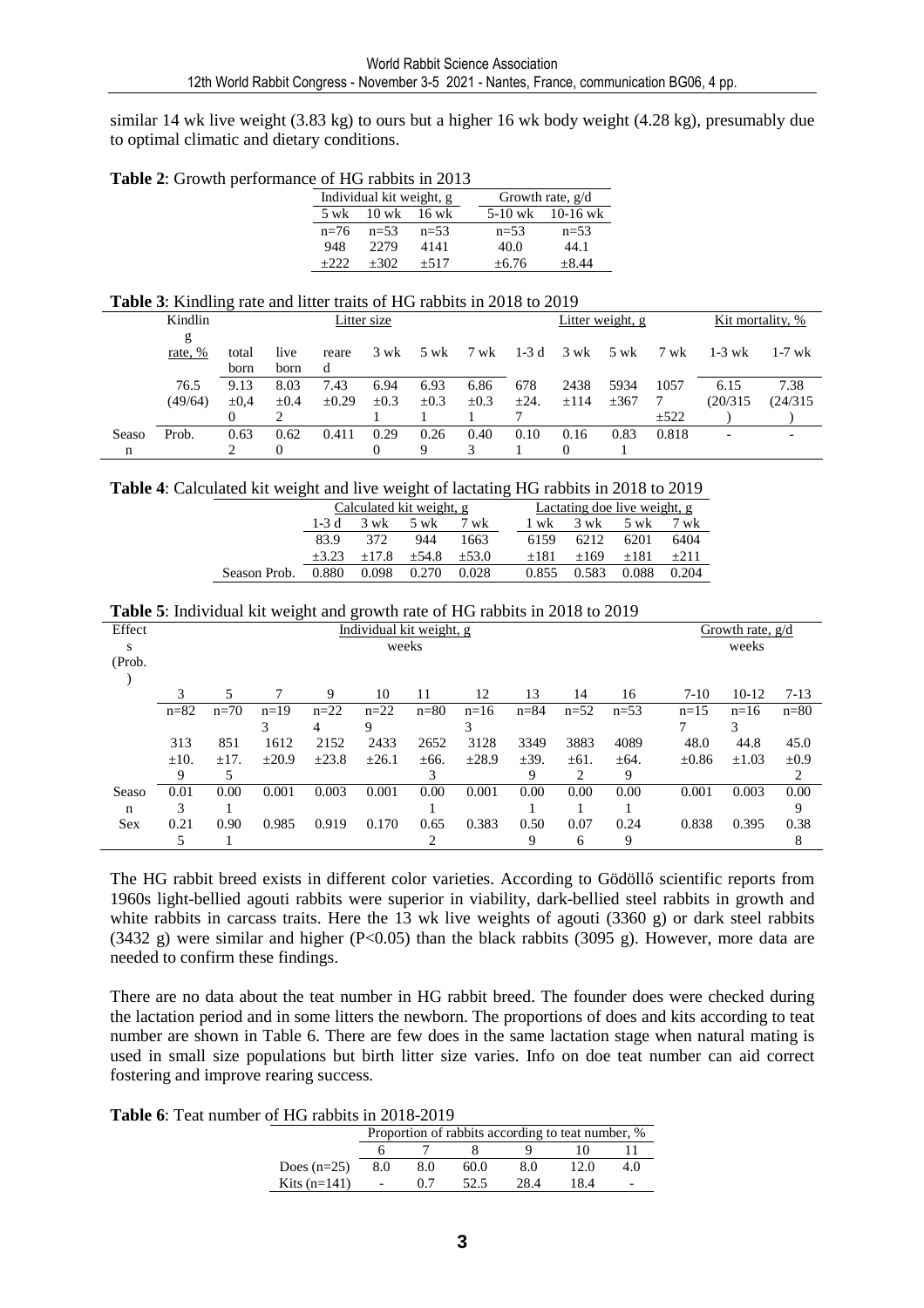Ear length is a morphometric trait used in rabbit standards. Preliminary data on this are shown in table 7.

**Table 7**: Ear length of female HG rabbits at different ages in 2018-2019

| Ear length (cm)                   |            |          |  |  |  |  |  |
|-----------------------------------|------------|----------|--|--|--|--|--|
| $10 \text{ wk}$<br>11 wk<br>26 wk |            |          |  |  |  |  |  |
| $(n=14)$                          | $(n=7)$    | $(n=18)$ |  |  |  |  |  |
| 15.4                              | 15.5       | 15.6     |  |  |  |  |  |
| $\pm 0.81$                        | $\pm 0.65$ | $+0.85$  |  |  |  |  |  |

#### **CONCLUSIONS**

The results of this study contributes to better knowing of the Hungarian Giant rabbit breed. The production data confirm the possible use of this breed in extensive management. There are few data on the meat production and carcass traits of purebred HG rabbits which has to be tested.

#### **ACKNOWLEDGEMENTS**

This study was supported by KTIA\_AIK\_12-1-2013-0002, Hungary and partly by the Gene Conservation Strategy Program of the Hungarian Government; institutional project nr HáGK 101/7.

#### **REFERENCES**

- Alves J.M., Carneiro M., Afonso S., Lopes S., Garreau H., Boucher S., Allain D., Queneys G., Esteves P.J., Bolet G., Ferrand N. 2015. Levels and patterns of genetic diversity and population structure in domestic rabbits. *PLoS ONE 10(12): e0144687*.
- Bolet G., Brun J.M., Monnerot M., Abeni F., Arnal C., Arnold J., Bell D., Bergoglio G., Besenfelder U., Bősze Zs., Boucher S., Chanteloup N., Ducourouble M.C., Durand-Tardif M., Esteves P.J., Ferrand N., Gautier A., Haas C., Hewitt G., Jehl N., Joly T., Koehl P.F., Laube T., Lechevestrier S., López M., Masoero G., Menigoz J.J., Piccinin R., Querney G., Saleil G., Surridge A., van der Loo W., Vicente J.S., Viudes de Castro M.P., Virág Gy., Zimmermann, J.M. 2000. Evaluation and conservation of European rabbit (*Oryctolagus cuniculus*) genetic resources. First results and inferences. *In: Proc. 7th World Rabbit Congress, 2000 July, Valencia, Spain. Vol. 8(Suppl. 1) 281-315*.
- Dalle-Zotte A., Szendrő K, Gerencsér Zs., Szendrő Zs., Cullerre M., Odermatt M., Radnai I., Matics Zs., 2015. Effect of genotype, housing system and hay supplementation on carcass traits and meat quality of growing rabbits. *Meat Sci 110, 126-134*.
- Fekete S., Zöldág L., Fodor K., Bersényi A., Gáspárdy A., Andrásofszky E. 2001. Feeding-genotype interaction during rearing of growing breeding female rabbits: its relation to total body composition. II. Hungarian Giant rabbit *In: Proc. 13th Hungarian Conference on Rabbit Production, 2001 May, Kaposvár, Hungary, 95-99*.
- Fodor K., Fekete S., Eszes F., Gáspárdy A., Zöldág L., Bersényi A. 2001. Influence of feeding intensity on the growth of different body measurements in rabbits. II. Hungarian Giant Rabbit. *In: Proc. 13th Hungarian Conference on Rabbit Production, 2001 May, Kaposvár, Hungary,89-93*.
- Fodor K., Zöldág L., Bersényi A., Gáspárdy A., Eszes F., Andrásofszky E., Fekete S. 2003. Influence of feeding intensity on body weight and growth of different body measurements in Hungarian Giant male rabbits. *In: Proc. 15th Hungarian Conference on Rabbit Production, 2003 May, Kaposvár, Hungary, 47-54*.
- Holdas, S., Szendrő, Zs 2002. Farm animals Breeds Rabbit (In Hung.). *Mezőgazda Kiadó, Budapest, Hungary (pp. 141).*
- Statgraphics ® 1992. Reference Manual, Version 6.0, *Manugistics Inc., Rockville, MD, USA.*
- Szendrő K, Szendrő Zs., Matics Zs., Dalle-Zotte A., Odermatt M., Radnai I., Gerencsér Zs. 2015. Effect of genotype, housing system and hay supplementation on performance and ear lesions of growing rabbits. *Livest. Sci., 174, 105-112*.
- Virág Gy., Bősze Zs., Bolet G., 2002. Genetic and productive parameters of Hungarian Giant rabbit breed. *Hung. J. Anim. Prod. 51 (5) 530-533*.
- Virág Gy., Bősze Zs., Bolet G., Gódor S-né. 2003. History, genetic and productive parameters of Hungarian giant rabbit breed. *In: Proc. 15th Hungarian Conference on Rabbit Production, 2003 May, Kaposvár, Hungary, 55-60*.